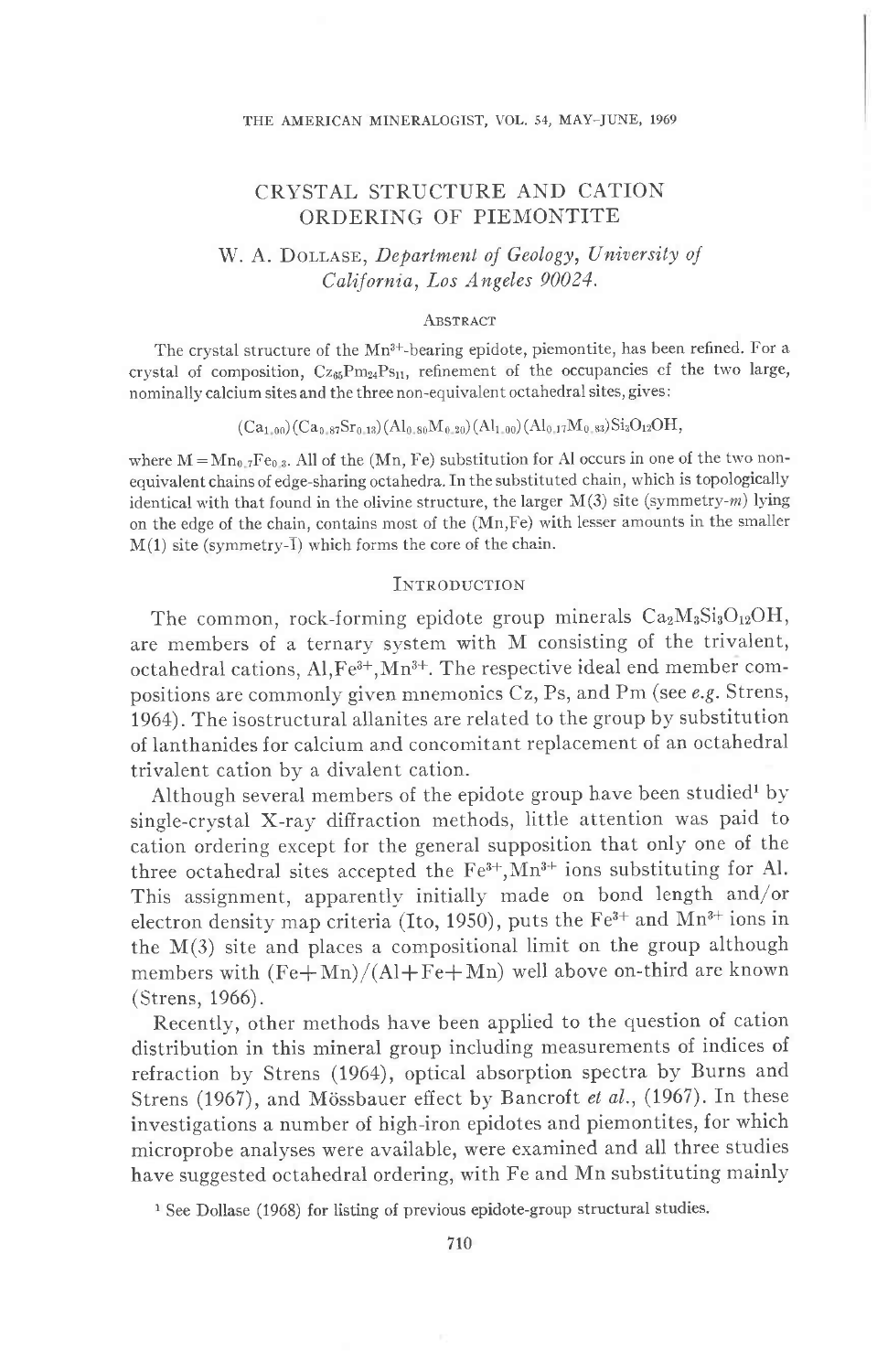into the  $M(3)$  site. In addition, the first two studies have suggested significant occupation by Fe and/or Mn in the other two octahedral sites for appropriate bulk compositions.

As part of a structural study of the epidote group, a crystal structure analysis of piemontite was undertaken and the results are presented here. The geometric structural details will be compared to those of other monoclinic epidotes elsewhere.

### MATERIAL AND REFINEMENT

Piemontite from St. Marcel, Italy, was obtained from the University of California collection at Berkeley (UC 13612). A microprobe analysis for Mn and Fe by Dr. B. W. Evans, on material from the same specimen has been published (Strens, 1966). The reported composition is  $C_{z_{65}}P_{m_{24}}P_{s_{11}}$ . An earlier analysis of material from the same locality (Malmqvist, 1929) leads to the formula:

 $(Ca_{1,78}Mn_{0,13}^{2+}Na_{0,10}K_{0,03})(Al_{1,73}Mn_{0,76}^{3+}Fe_{0,51}^{3+})Si_3O_{12,45}(OH)_{0,03}$ 

(analyst: J. Jakob), which corresponds to  $Cz_{58}Pm_{25}Ps_{17}$ .

Cell dimensions, measured from precession photographs are:  $a=8.878 \pm 0.010$   $b=5.692$  $\pm 0.005$ ,  $c=10.201 \pm 0.010$  Å and  $\beta=115.40 \pm 0.2^{\circ}$ . The *a* and *b* dimensions of St. Marcel piemontite are given by Strens (1966) and agree within one standard deviation.

The experimental methods employed in the data collection and refinement are the same as those used in a study of clinozoisite (Dollase, 1968), where more details are given. From a nearly equidimensional crystal of about 0.15 mm diameter, a total of 865 independent, nonzero, reflections were measured on a single crystal diffractometer. Molybdenum radiation was used and the data are essentially complete up to sin  $\mathcal{A}/\lambda = 0.7 \text{ Å}^{-1}$ . The variation of transmission factors over this range, for the crystal employed, was considered negligible and no absorption correction was made.

The least-squares refinement of the data started with the epidote parameters of Ito et al. (1954). Unit weighting was used consistent with the observation that the absolute agreement of observed and calculated structure factors was independent of the magnitude of the structure factor. Oniy the heaviest atoms, or those most likely to vibrate anisotropically, were refined with anisotropic temperature factors in order to conserve a high ratio of observations to variables.

The greatest anomaly in the difference map, computed before the last stage of refinement, was taken as the hydrogen atom although the very large standard errors of its parameters, furnished in the subsequent refinement, indicate that this location must be considered tentative. The final refined positional and thermal parameters are given in Table 1. The anisotropic temperature factors are in the form  $\exp-(h_2\beta_{11}+\cdots 2h k\beta_{12}+\cdots)$ . The final R-factor for all reflections is 3.5 percent.

## SITE OCCUPANCY CALCULATIONS

The multipliers of the scattering curves of the three octahedral and two nominallv calcium sites were refined as least-squares variables. The multipliers and thermal parameters are sufficiently independent to allow refinement of both as the maximum correlation coefficient of these parameters is 0.51 for atoms with anisotropic temperature factors and 0.78 for isotropic cases. The results are listed and interpreted in Table 2.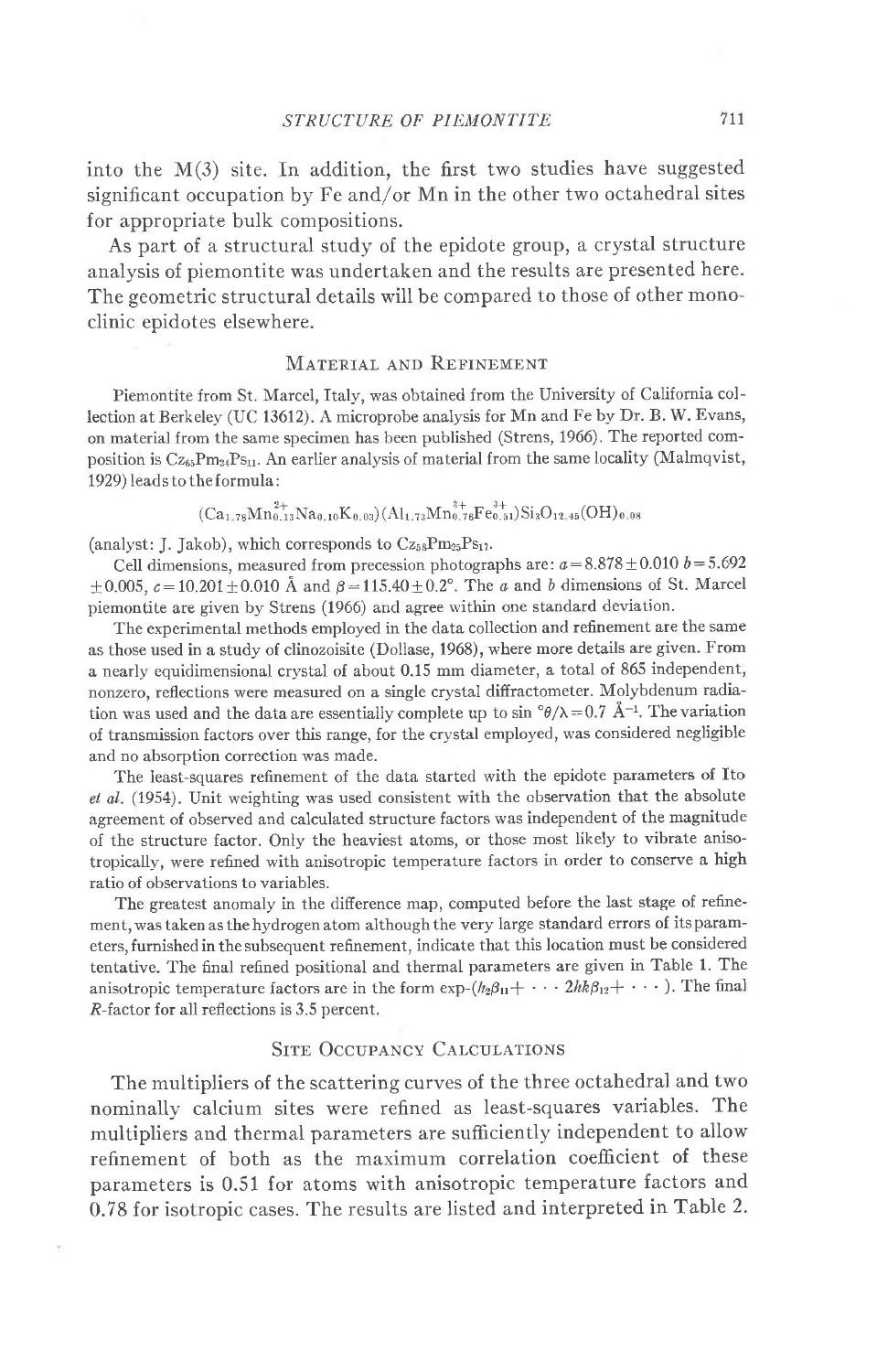#### W. A. DOLLASE

| Atom  | $30^{\circ}$                    | у            |            | (5)              |                  | $B(\AA^2)$ |              |
|-------|---------------------------------|--------------|------------|------------------|------------------|------------|--------------|
| Ca(1) | 0.7574(2)                       | 0.75         |            | 0.1533(2)        |                  | 0.77a      |              |
| Ca(2) | .5979(2)                        | .75          |            | .4250(1)         | .81 <sup>a</sup> |            |              |
| Si(1) | .3410(2)                        | .75          |            | .0448(2)         | .52(3)           |            |              |
| Si(2) | .6846(2)                        | .25          |            | .2745(2)         | .51(3)           |            |              |
| Si(3) | .1855(2)                        | .75          |            | .3197(2)         | .35(3)           |            |              |
| M(1)  | $\theta$                        | $\mathbf{0}$ |            | $\mathbf{0}$     |                  | .47(5)     |              |
| M(2)  | $\Omega$                        | $\theta$     |            | .5               |                  | .56(3)     |              |
| M(3)  | .2957(1)                        | .25          |            | .2216(1)         | .39a             |            |              |
| O(1)  | .2330(4)                        | .9912(7)     |            | .0356(3)         |                  | .81(6)     |              |
| O(2)  | .3058(4)                        | .9795(7)     |            | .3550(3)         |                  | .80(6)     |              |
| O(3)  | .7963(4)                        | .0163(7)     |            | .3378(3)         | .81(5)           |            |              |
| O(4)  | .0588(6)                        | .25          |            | .1318(5)         | .59(8)           |            |              |
| O(5)  | .0424(6)                        | .75          |            | .1473(5)         |                  | .70(8)     |              |
| O(6)  | .0686(6)                        | .75          |            | .4091(5)         | .62(8)           |            |              |
| O(7)  | .5145(6)                        | .75          |            | .1805(5)         | .80(8)           |            |              |
| O(8)  | .5276(6)                        | .25          |            | .3140(5)         | .92(9)           |            |              |
| O(9)  | .6208(7)                        | .25          |            | .0986(6)         | .99a             |            |              |
| O(10) | .0868(6)                        | .25          |            | .4330(6)         | .60(8)           |            |              |
| Н     | .04(1)                          | .25          |            | .36(1)           | 0(2)             |            |              |
|       | Anisotropic Temperature Factors |              |            |                  |                  |            |              |
|       | $\beta$ 11                      | $\beta$ 22   | $\beta$ 33 | $\beta$ 12       | $\beta$ 13       |            | $\beta$ 23   |
| Ca(1) | 0.0044(2)                       | 0.0065(5)    | 0.0025(2)  | $\mathbf{0}$     | 0.0025(2)        |            | $\mathbf{0}$ |
| Ca(2) | .0029(2)                        | .0104(6)     | .0014(2)   | $\theta$         | .0005(1)         |            | $\theta$     |
| M(3)  | .0009(2)                        | .0036(4)     | .0014(1)   | $\boldsymbol{0}$ | .0004(1)         |            | $\theta$     |
| O(9)  | .0057(8)                        | .015(2)      | .0023(6)   | $\theta$         | .0030(6)         |            | $\mathbf{0}$ |

TABLE 1. PIEMONTITE POSITIONAL AND THERMAL PARAMETERS Standard errors, in parentheses, refer to last digit

<sup>a</sup> Equivalent isotropic temperature factors.

The interpretation assumes that the site is fully occupied by "two" atomic species whose combined scattering curve is equivalent to the product of the multiplier and the scattering curve actually employed in the refinement. The very small difference in scattering power of the manganese and iron atoms necessitates considering them together in the ratio determined from the proble analyses. The standard errors of the subscripts given in the "indicated occupancy" column of Table 2 are estimated as 0.02. This value includes the random error in the least-squares estimate of the occupancy factor, the effect of possible differential ordering of the Mn and Fe atoms between the sites and the difference in shape of the assumed scattering curve times the occupancy factor and the ac-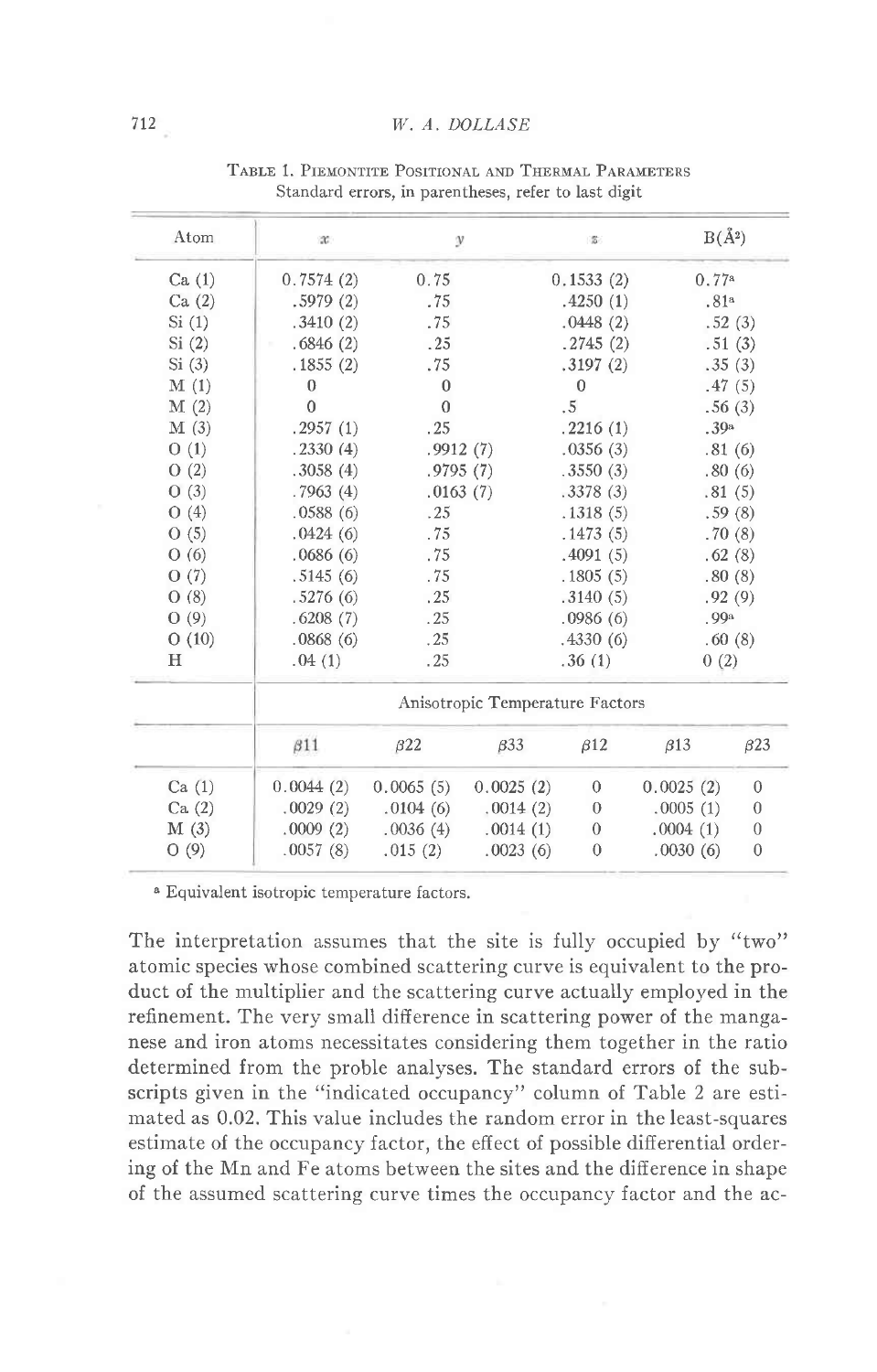|               | Site notation      |                                    |                               |                              | Indicated                                        |  |
|---------------|--------------------|------------------------------------|-------------------------------|------------------------------|--------------------------------------------------|--|
| This<br>paper | Ito et al.<br>1954 | Burns and<br><b>Strens</b><br>1967 | Scattering<br>curve,<br>$Z_0$ | Multiplier,<br>$\mathcal{S}$ | occupancy, <sup>a</sup><br>$Z_{a(x)} Z_{b(1-x)}$ |  |
| M(1)          | $\mathrm{Al}$ (1)  | AlO                                | Al                            | $1.189 + .012$               | $Al_{0.80}M*_{0.20}$                             |  |
| M(2)          | $\mathrm{Al}$ (2)  | <b>AlOH</b>                        | Al                            | $0.985 + .013$               | $\mathrm{Al}_{1.00}$                             |  |
| M(3)          | Al(Fe)             | AI                                 | $M^*$                         | $0.920 + .007$               | $\text{Al}_{0.17}\text{M}^*_{0.83}$              |  |
| Ca(1)         | Ca(1)              | $\sim$                             | Ca                            | $0.974 \pm .010$             | Ca <sub>1.00</sub>                               |  |
| Ca(2)         | Ca(2)              | $\sim$                             | Ca                            | $1.113 + .009$               | Ca <sub>0.87</sub> Sr <sub>0.13</sub>            |  |

TABLE 2 SITE POPULATIONS IN PIEMONTITE

 $M^* = Mn_0$   $_7Fe_0$  3.

<sup>a</sup> Assuming  $S Z_0 = xZ_a + (1-x) Z_b$ .

tual scattering curve. If, in addition, the Mn/Fe ratio is far different from that given by the probe analysis, the  $M(3)$  proportions would be slightly affected.

# DISCUSSION OF THE STRUCTURE REFINEMENT

Peimontite is isostructural with epidote (Ito et al., 1954). This structure type has been further discussed and illustrated for the case of clinozoisite (Dollase, 1968) and only the difference, relative to the Al end member, will be emphasized here. The pertinent interatomic distances and angles are listed in Table 3.

The octahedral M-O bond length differences between piemontite and clinozoisite roughly reflect the cation substitution and ordering. For clinozoisite the mean M-O distances, in their sequential order, are 1.906, 1.878, and 1.978 Å, compared to mean values of 1.933, 1.891, and 2.062 Å in piemontite. Note that the main substitution of the larger Mn<sup>3+</sup> and  $Fe<sup>3+</sup>$  ions is into a site that is already significantly larger than the other sites in the unsubstituted end member.

The degree of distortion of the octahedra is of interest in relation to the ordering. For comparison purposes the degree of distortion of a specific octahedron is defined as the rms-deviation of its fifteen bond angles from their ideal octahedral values. In clinozoisite these distortion indices are 3.8, 2.5, and 7.9° for the three octahedra, while in piemontite they are 3.8, 4.1, and 9.2°. The extreme distortion of the M(3) octahedron in piemontite is probably due in part to the Jahn-Teller effect which is characteristic of the Mn<sup>3+</sup> ion.

Two of the edges of the  $M(3)$  octahedron are shared with the  $M(1)$ octahedron and although these edges expand with substitution from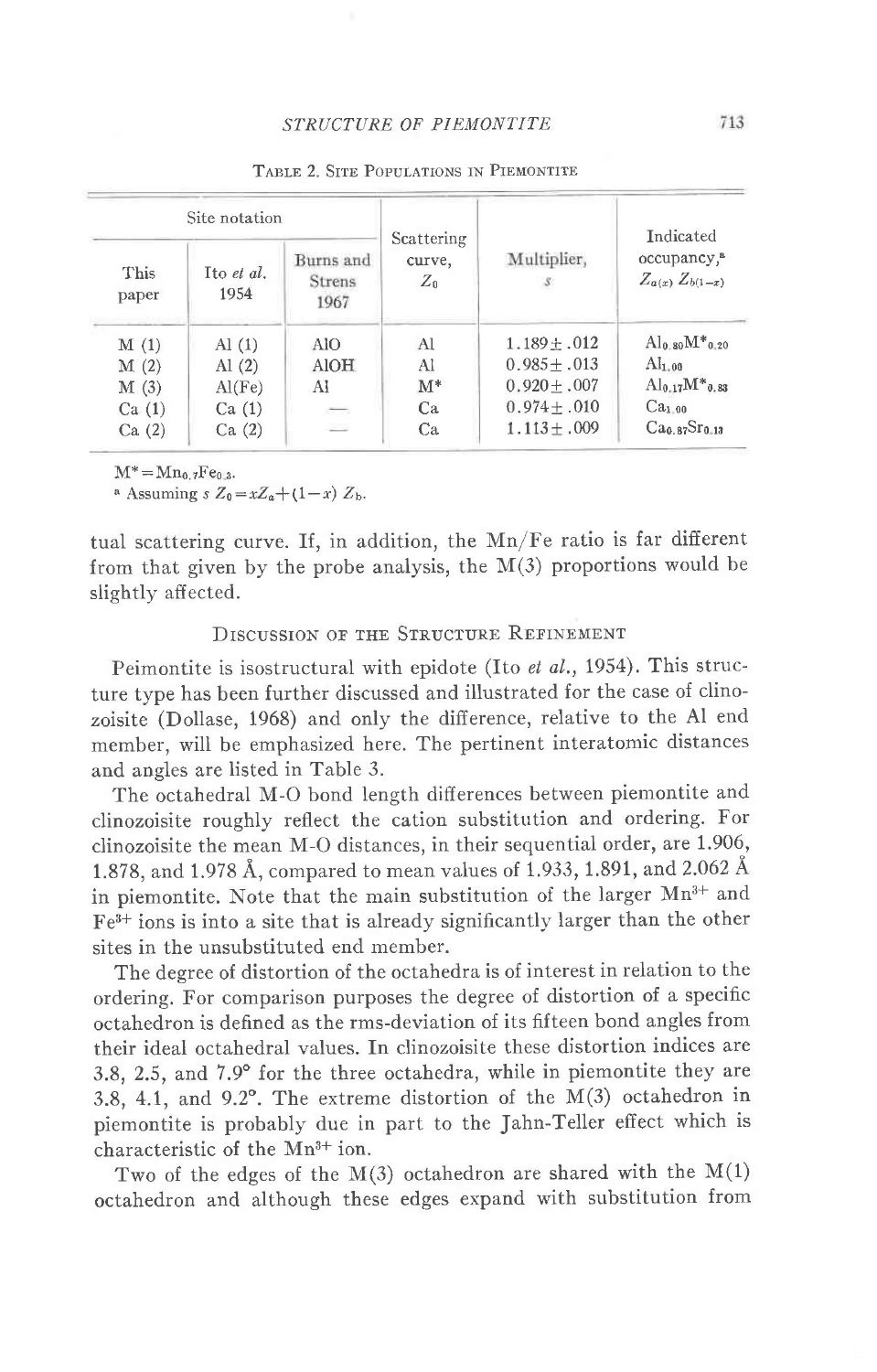| Multiplicity            | Bond           | Length | $\sigma$            | Bond                       | Angle<br>$(\sigma = 0.4^{\circ})$ |
|-------------------------|----------------|--------|---------------------|----------------------------|-----------------------------------|
| $\overline{\mathbf{c}}$ | $Ca(1)-O(1)$   |        | $2.456 \pm 0.005$ Å | $O(1) - Si(1) - O(1)'$     | 112.2°                            |
| $\overline{2}$          | $-O(3)$        | 2.324  | .005                | $O(1) - Si(1) - O(7)$      | 112.1                             |
|                         | $-O(5)$        | 2.557  | .006                | $O(1) - Si(1) - O(9)$      | 106.7                             |
|                         | $-O(6)$        | 2.873  | .006                | $O(7)$ -Si $(1)$ -O $(9)$  | 106.7                             |
|                         | $-O(7)$        | 2.288  | .006                |                            |                                   |
|                         | (next nearest: | 3.05)  |                     | $O(3)$ -Si $(2)$ -O $(3)'$ | 110.5                             |
|                         |                |        |                     | $O(3)$ -Si $(2)$ -O $(8)$  | 110.4                             |
| $\boldsymbol{2}$        | $Ca(2)-O(2)$   | 2.711  | .004                | $O(3)$ -Si $(2)$ -O $(9)$  | 107.6                             |
| $\overline{\mathbf{2}}$ | $-O(2)'$       | 2.548  | .004                | $O(8) - Si(2) - O(9)$      | 110.3                             |
| $\overline{2}$          | $-O(3)$        | 2.745  | .004                |                            |                                   |
|                         | $-O(7)$        | 2.277  | .006                | $O(2)$ -Si $(3)$ -O $(2)'$ | 106.8                             |
|                         | $-O(10)$       | 2.541  | .007                | $O(2) - Si(3) - O(5)$      | 111.3                             |
|                         | (next nearest: | 3.03)  |                     | $O(2) - Si(3) - O(6)$      | 112.8                             |
|                         |                |        |                     | $O(5) - Si(3) - O(6)$      | 102.0                             |
| $\overline{2}$          | $Si(1)-O(1)$   | 1.654  | .005                |                            |                                   |
|                         | $-O(7)$        | 1.569  | .007                | $O(1)$ - $M(1)$ - $O(4)$   | 86.5                              |
|                         | $-O(9)$        | 1.638  | .007                | $O(1)$ - $M(1)$ - $O(5)$   | 90.1                              |
|                         |                |        |                     | $O(4)$ - $M(1)$ - $O(5)$   | 95.6                              |
| $\mathbf{2}$            | $Si(2)-O(3)$   | 1.619  | .005                |                            |                                   |
|                         | $-O(8)$        | 1.608  | .007                | $O(3)$ - $M(2)$ - $O(6)$   | 89.8                              |
|                         | $-O(9)$        | 1.634  | .007                | $O(3)$ -M(2)- $O(10)$      | 91.9                              |
|                         |                |        |                     | $O(6)$ -M(2)- $O(10)$      | 96.9                              |
| $\overline{2}$          | $Si(3)-O(2)$   | 1.627  | .005                |                            |                                   |
|                         | $-O(5)$        | 1.671  | .007                | $O(1)$ - $M(3)$ - $O(1)'$  | 80.7                              |
|                         | $-O(6)$        | 1.649  | .007                | $O(1)$ - $M(3)$ - $O(2)$   | 89.6                              |
|                         |                |        |                     | $O(1)$ - $M(3)$ - $O(4)$   | 76.9                              |
| $\sqrt{2}$              | $M(1)-O(1)$    | 1.941  | $.004 \text{ Å}$    | $O(1)$ - $M(3)$ - $O(8)$   | 104.1                             |
| $\overline{2}$          | $-O(4)$        | 1.872  | .005                | $O(2)$ - $M(3)$ - $O(2)'$  | 98.6                              |
| $\overline{2}$          | $-O(5)$        | 1.985  | .005                | $O(2)$ -M(3)- $O(4)$       | 92.6                              |
|                         |                |        |                     | $O(2)$ -M(3)- $O(8)$       | 86.5                              |
| $\overline{\mathbf{2}}$ | $M(2)-O(3)$    | 1.857  | .004                |                            |                                   |
| $\overline{\mathbf{c}}$ | $-O(6)$        | 1.934  | .005                | $Si(1)-O(9)-Si(2)$         | 151.0                             |
| $\overline{\mathbf{2}}$ | $-O(10)$       | 1.881  | .006                |                            |                                   |
| $\overline{\mathbf{c}}$ | $M(3)-O(1)$    | 2.274  | .005                |                            |                                   |
| $\overline{2}$          | $-O(2)$        | 2.031  | .005                |                            |                                   |
|                         | $-O(4)$        | 1.900  | .006                |                            |                                   |
|                         | $-O(8)$        | 1.861  | .006                |                            |                                   |

TABLE 3. PIEMONTITE INTERATOMIC DISTANCE AND ANGLES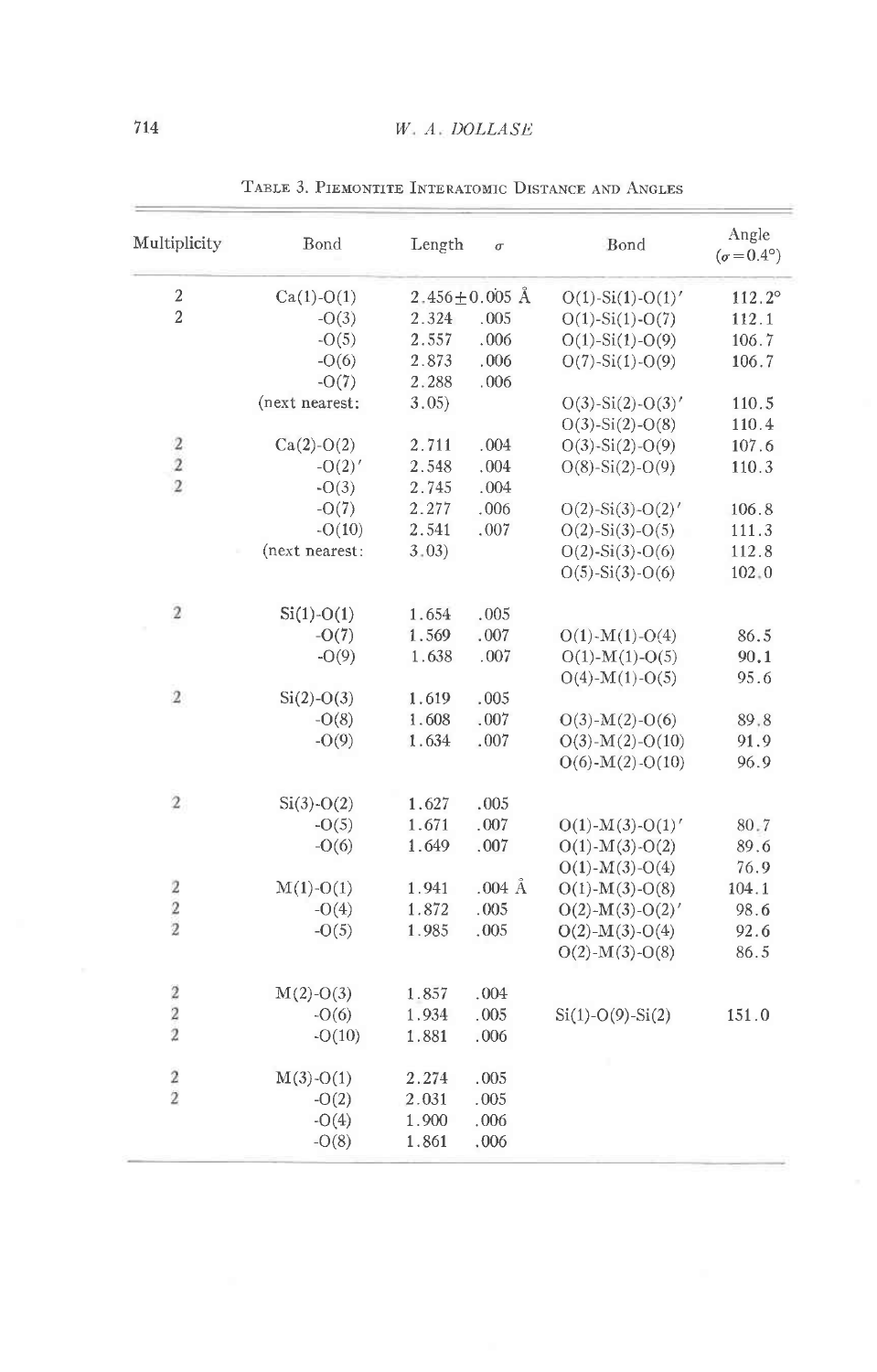2.54 Å in clinozoisite to 2.61 Å in piemontite, the  $M(1)$  octahedron does not become more distorted. This is partly due to the additional substitution that occurs in the  $M(1)$  site and is perhaps related to why substitution occurs here but not in the M(2) site which shares no edges with the M(3) octahedron.

## DISCUSSION OF THE SITE POPULATIONS

The (Mn, Fe) total taken from the values given in Table 2, is in almost exact agreement with the independently determined microprobe total. The distribution of the transition metals among the sites is reasonably similar to that reported for an epidote, Cz<sub>69</sub>Ps<sub>31</sub>, by Burns and Strens (1967). From a refinement of the two dimensional X-ray data of Ito  $el$  al. (1954) these authors report the "best 6t" is obtained for a distribution of 0.10, 0.00, and 0.87 Fe atoms in the M(1), M(2), and M(3) sites, respectively.

Whether the Mn: Fe ratio is the same in the  $M(1)$  and  $M(3)$  sites of the St. Marcel piemontite, or whether ordering of these two species occurs, is undetermined by this studv. Some evidence on this point is furnished by other studies of piemontites although the conclusions reached are not all in accord with each other or with this study. The lack of agreement may reflect real differences in the ordering schemes of compounds of similar bulk compositions. Mössbauer measurements on two epidotes ( $Cz_{71}Ps_{29}$ and  $Cz_{72}Ps_{28}$ ) and a piemontite  $(Cz_{68}Pm_{21}Ps_{11})$  have been reported (Bancroft et al., 1967). The spectra were interpreted to mean that the iron atoms are restricted to one, rather distorted site, this being the same site in all samples. (It was estimated that contributions to the spectrum of less than 5 percent of the total intensity would not be resolved.) As the X-ray studies are in agreement that the high-Fe site in epidote is the M(3) site, this would also put the iron in this particular piemontite into the  $M(3)$  site.

Burns and Strens (1967) in their optical absorption spectra study assign the bulk of the Fe and Mn atoms to the acentric  $M(3)$  site, in preference to the two centric sites, on the basis of the magnitude of the extinction coefficients. In addition, for the Cz-Ps series, they conclude, "constancy of the extinction coefficient over the whole range of Fe<sup>3+</sup> concentrations implies that contributions from  $Fe<sup>3+</sup>$  ions in other positions . . . (than  $M(3)$ ) . . . are negligible." Whereas, for the Cz-Ps-Pm series, "the variability of the extinction coefficient indicates the absorption is due to Mn<sup>3+</sup> being present in more than one position." For the Mn distribution they assign the additional position as the  $M(2)$  site on the basis that in the Ito epidote model this site is more distorted than the  $M(1)$  site and that due to the Jahn-Teller effect, the  $Mn^{3+}$  ion would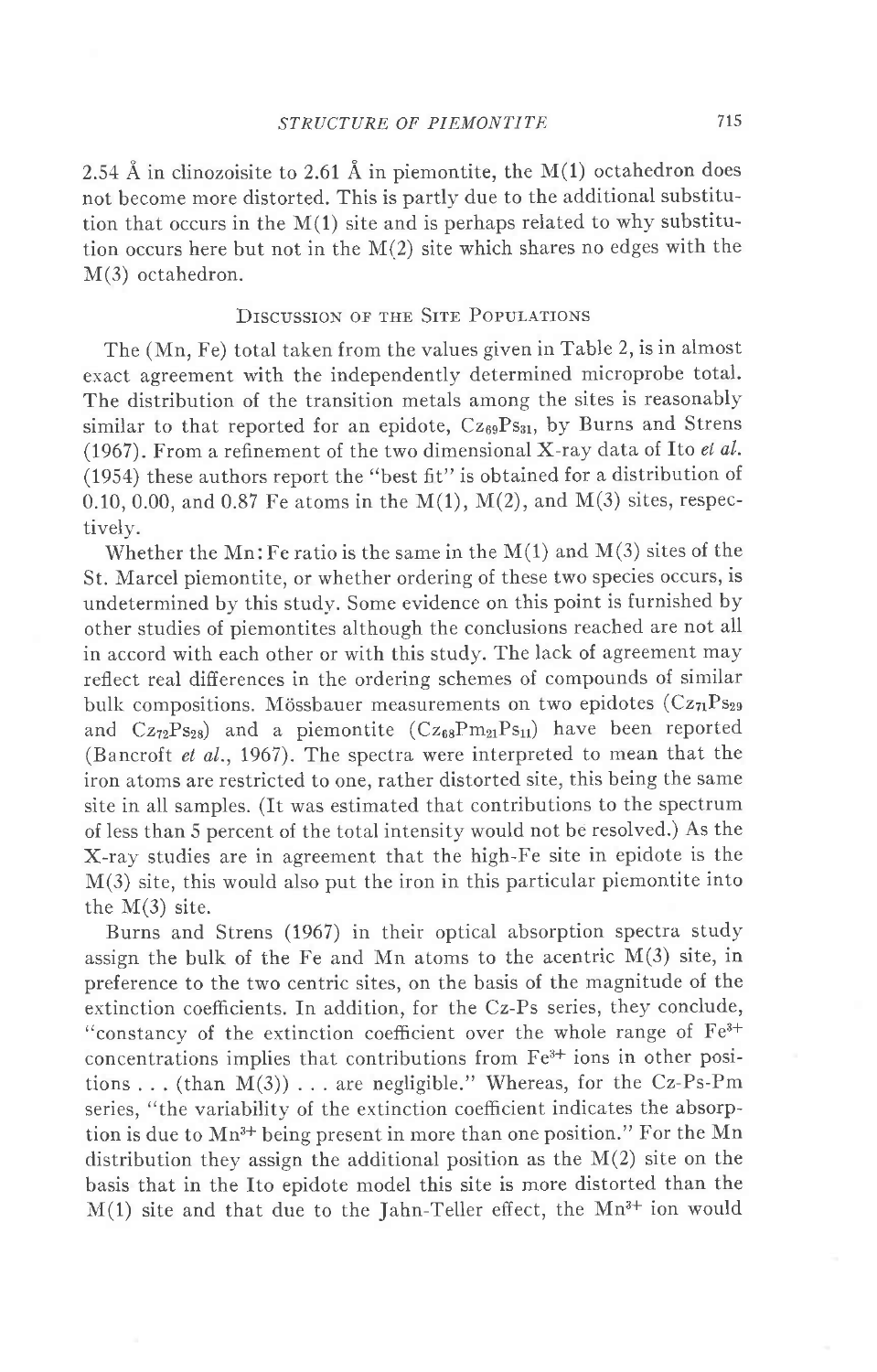prefer the more distorted site. Their final site preference order for the  $Mn^{3+}$  ion is  $M(3) \ge M(2) \gg M(1)$ . In the St. Marcel piemontite the  $M(2)$ site is also slightly more distorted than the  $M(1)$  site (as discussed above). However, there is no substitution of Mn (or Fe) into this site.

The Ca(2) occupancy factor indicates the presence of some heavy atom substituents in this site. This is somewhat speculatively assigned to strontium substitution on the basis of a qualitative microprobe study of this material which indicated a significant amount of Sr (and no lanthanides). Deer et al. (1962) list piemontites with up to 0.06 Sr atom per formula unit and the variety hancockite with 0.21 Sr atom.

In the earlier Jakob analysis of St. Marcel piemontite, Sr was not reported but an 0.22 Ca. atom deficiency per formula unit, was made up mainly by substitution of  $Mn^{2+}$  and Na. (See formula reported above). Such substitution would not account for the observed occupancy factor and is not thought to occur in the crystals studied here on the additional grounds: (a) the 1.04 total  $(Mn + Fe)$  reported in the microprobe analysis is accounted for in the octahedral sites, Ieaving no excess, (b) an additional 0.44 (Mn,Fe) atom would be required to account for the observed occupancy factor (any Na present would have to be counterbalanced by further substitution of atoms heavier than Ca), (c) the substituting atoms occupy the larger, 8-fold coordinated  $Ca(2)$  site in preference to the smaller, 7-fold coordinated Ca(1) site (mean Ca(1)-O=2.47 Å, mean  $Ca(2)-O=2.60$  Å) suggesting that the substituting atoms are as large as, or larger than, the Ca atoms. This supposition is supported by the structure of allanite (Rumanova and Nikolaeva, 1959) which shows the larger Ianthanide atoms preferentially occupying the Ca(2) site.

## THERMAL VIBRATION ELLIPSOIDS

The elements of the thermal vibration ellipsoids-obtained from the anisotropic temperature factors given in Table 1-are listed in Table 4. The oxygen atom is that shared between silica tetrahedra in the  $Si<sub>2</sub>O<sub>7</sub>$ group. The magnitude of its thermal motion is greater than for any other atom and the orientation of its vibration ellipsoid appears controlied by the bonds it forms to the silicon atoms. Thus the angle between the shortest vibration axis and the Si-Si axis is only  $18 \pm 6^{\circ}$  and the longest vibration axis is perpendicular to the Si-O-Si plane. Similarly in the case of the markedly flattened M(3) octahedron, the shortest vibration direction of the M(3) atom lies at an angle of  $6\pm3^{\circ}$  with the shortened 0-M(3)-0 octahedral axis.

#### **ACKNOWLEDGMENTS**

I wish to thank A. L. Albee (California Institute of Technology) for making the piemontite specimen available, A. E, Bence (California Institute of Technology) for microprobe